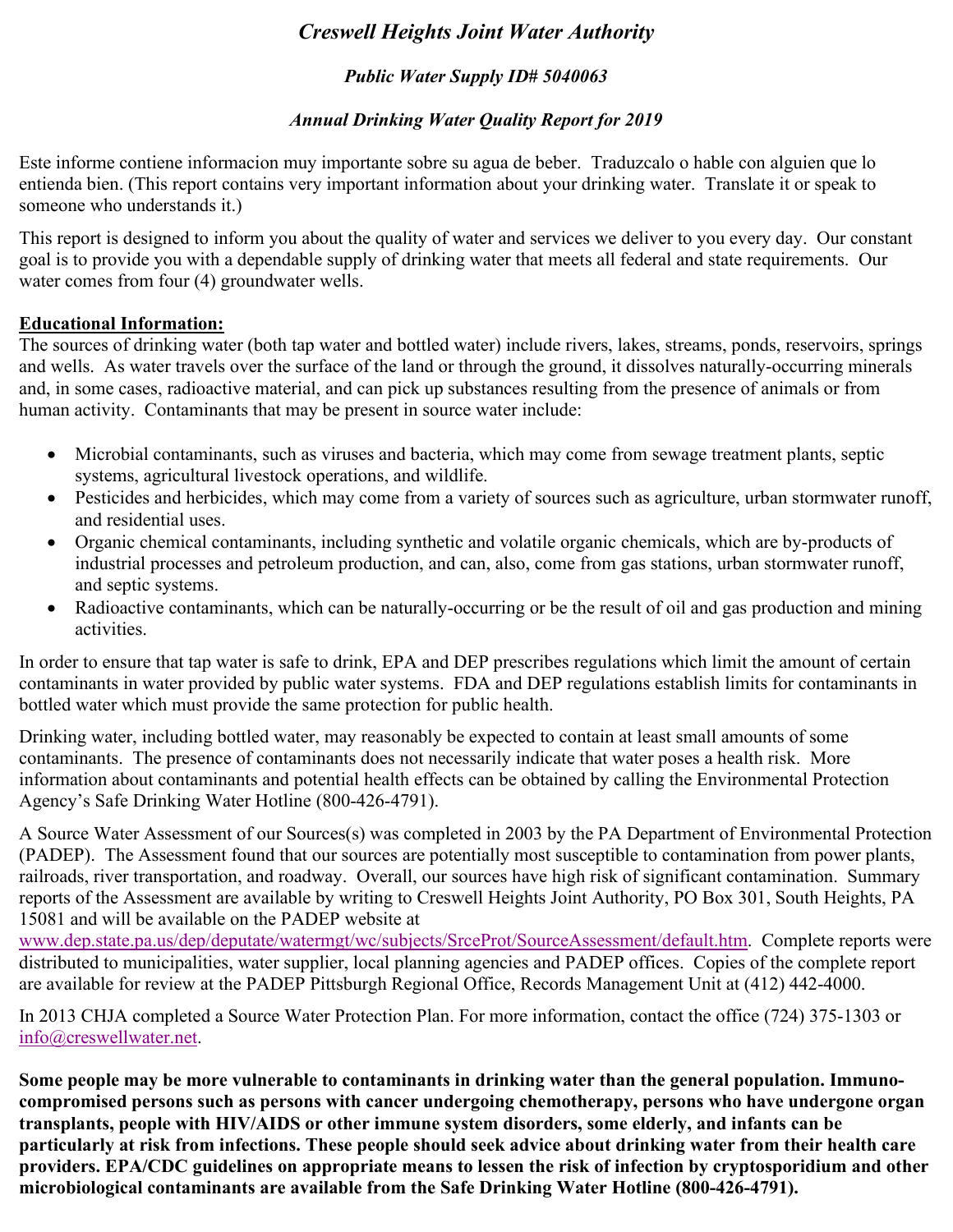Creswell Heights Joint Water Authority routinely monitors for constituents in your drinking water according to Federal and State laws. The following table shows what we detected in our water during the period of January 1<sup>st</sup> to December  $31<sup>st</sup>$ , 2019. It's important to remember that the presence of these constituents does not necessarily pose a health risk. In the following tables, you will find many terms and abbreviations you may not be familiar with. To help you better understand these terms we have provided the following:

#### **Definitions and Abbreviations:**

*ppm* - Parts per million or milligrams per Liter (mg/L). One part per million corresponds to one minute in two years or a single penny in \$10,000.

*ppb* - Parts per billion or micrograms per Liter (ug/L). One part per billion corresponds to one minute in 2,000 years, or a single penny in \$10,000,000.

*Action Level (AL)* - The concentration of a contaminant that, if exceeded, triggers treatment or other requirements which a water system must follow.

*Maximum Contaminant Level* - The "Maximum Allowed" (MCL) is the highest level of a contaminant that is allowed in drinking water. MCLs are set as close to the MCLGs as feasible using the best available treatment technology.

*Maximum Contaminant Level Goal* - The "Goal" (MCLG) is the level of a contaminant in drinking water below which there is no known or expected risk to health. MCLGs allow for a margin of safety.

*Maximum Residual Disinfectant Level (MRDL)* - The highest level of disinfectant allowed in drinking water. There is convincing evidence that addition of a disinfectant is necessary for control of microbial contaminants.

*Maximum Residual Disinfectant Level Goal (MRDLG)* - The level of drinking water disinfectant below which there is no known or expected risk to health. MRDLGs do not reflect the benefits of the use of disinfectants to control microbial contaminants.

*Minimum Residual Disinfectant Level (MinRDL)* - The minimum level of residual disinfectant required at the entry point to the distribution system.

| LEDI INEDULID            |                               |              |                  |                          |                  |                |                |                                                                                                                                   |
|--------------------------|-------------------------------|--------------|------------------|--------------------------|------------------|----------------|----------------|-----------------------------------------------------------------------------------------------------------------------------------|
| Contaminant              | Date<br><b>Sampled</b>        | <b>Units</b> | <b>Violation</b> | Level<br><b>Detected</b> | Range            | <b>MCLG</b>    | <b>MCL</b>     | <b>Likely Source of Contamination</b>                                                                                             |
| Haloacetic Acids         | $8-6-19$<br>11-4-19           | ppb          | No               | 15.0                     | $7.87 -$<br>15.0 | $\theta$       | 60             | By-product of drinking water<br>chlorination                                                                                      |
| Trihalomethanes          | $8 - 6 - 19$<br>$11 - 4 - 19$ | ppb          | N <sub>0</sub>   | 38.7                     | $27.0-$<br>38.7  | $\theta$       | 80             | By-product of drinking water<br>disinfection                                                                                      |
| Fluoride                 | $9 - 5 - 18$                  | ppm          | No               | 0.2                      | (a)              | $\mathfrak{D}$ | $\overline{2}$ | Water additive that promotes strong<br>teeth, erosion of natural deposits,<br>discharge from fertilizer and<br>aluminum factories |
| Barium                   | $9 - 5 - 18$                  | ppm          | N <sub>0</sub>   | 0.0292                   | (a)              | $\mathfrak{D}$ | 2              | Discharge of drilling wastes,<br>Discharge from metal refineries,<br>erosion of natural deposits                                  |
| Distribution<br>Chlorine | $11-19$                       | ppm          | N <sub>0</sub>   | 0.30(b)                  | $0.30 -$<br>1.37 | 4.0            | 4.0            | Additive to control microbes                                                                                                      |

**TEST DESILTS** 

a.) Only one sample required. All samples were taken on the dates shown. The results are from the latest samples required by regulations. b.) Lowest level detected for 2019.

| <b>Entry Point Disinfectant</b> |               |                          |                               |      |                        |                  |                                            |
|---------------------------------|---------------|--------------------------|-------------------------------|------|------------------------|------------------|--------------------------------------------|
| Contaminant                     | <b>MinRDL</b> | Lowest level<br>detected | Range of<br><b>Detections</b> | Unit | Date<br><b>Sampled</b> | <b>Violation</b> | <b>Likely Source of Contamination</b>      |
| Chlorine                        | 0.65          | 0.80                     | $0.80 - 1.18$                 | ppm  | $-28-19$               | No               | Water additive used to control<br>microbes |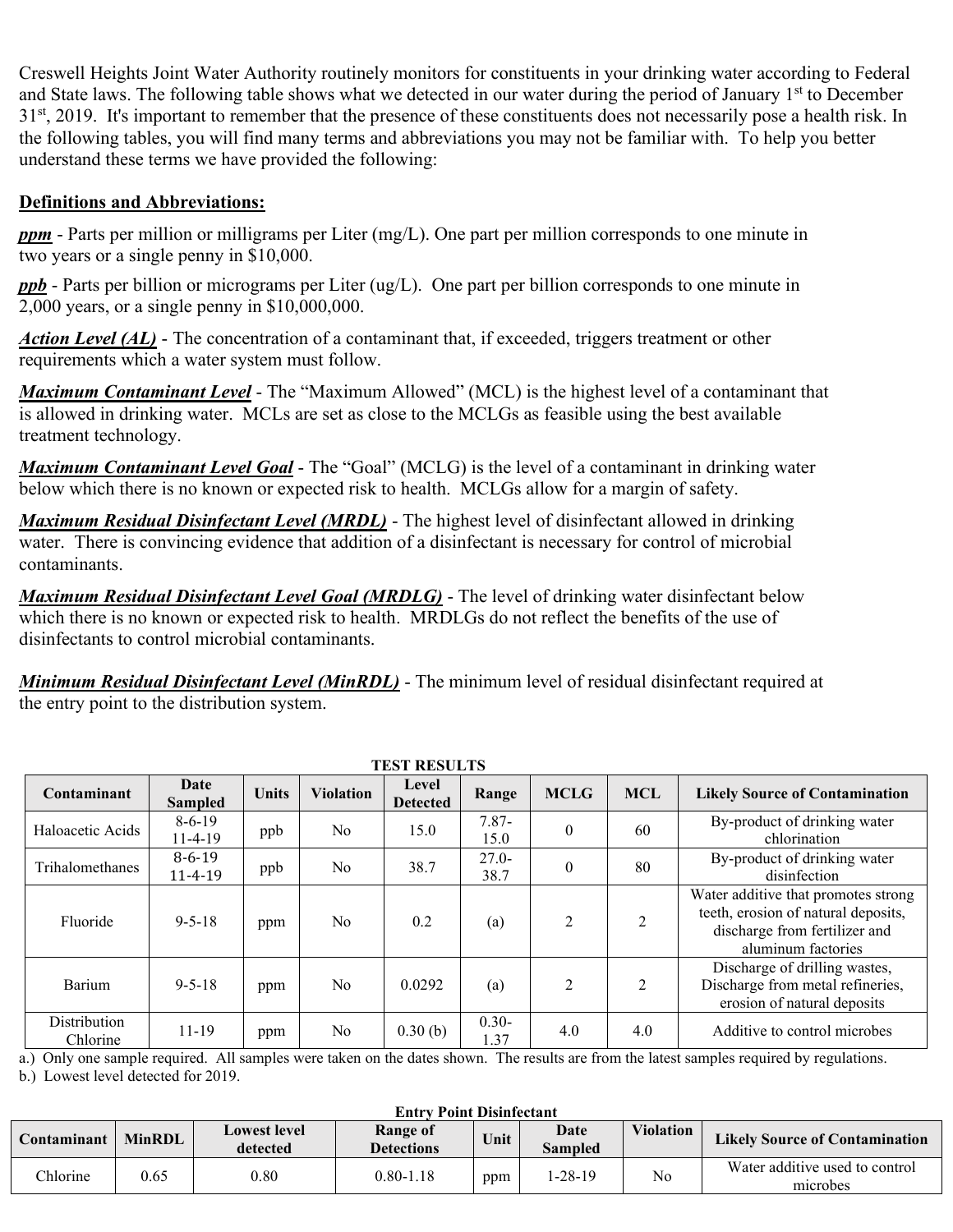## **Lead and Copper Testing:**

In 2019 CHJA tested 30 homes for the presence of lead and copper in their household plumbing, the 90<sup>th</sup> percentile results for both lead and copper were below the action levels as you can see in the chart below. If present elevated levels of lead can cause serious health problems, especially for pregnant women and young children. Lead in drinking water is primarily from materials and components associated with service lines and home plumbing. CHJA is responsible for providing high quality drinking water but cannot control the variety of materials used in plumbing components. When your water has been sitting for several hours, you can minimize the potential for lead exposure by flushing your tap for 30 seconds to 2 minutes before using water for drinking or cooking. If you are concerned about lead in your water, you may wish to have your water tested. Information on lead in drinking water, testing methods and steps you can take to minimize exposure is available from the Safe Drinking Water Hotline or at http://www.epa.gov/safewater/lead.

**What can you do to reduce exposure to copper in drinking water? Run your water to flush out copper. If water hasn't been used for several hours, run water for 30 seconds to 2 minutes or until it becomes cold or reaches a steady temperature before using it for drinking or cooking.** 

| Contaminant | <b>Date</b>               | <b>Violation</b> | <b>Units</b> | <b>90TH</b> | Range              | <b>MCLG</b> | <b>MCL</b> | <b>Likely Source of Contamination</b>                                                                           |
|-------------|---------------------------|------------------|--------------|-------------|--------------------|-------------|------------|-----------------------------------------------------------------------------------------------------------------|
|             | Sampled                   |                  |              | Percentile  |                    |             |            |                                                                                                                 |
| Lead        | $6 - 7 - 19$<br>$8-16-19$ | N <sub>o</sub>   | ppb          |             | $0-$<br>3.9        | $\theta$    | $AL=15.0$  | Corrosion of household plumbing<br>systems; erosion of natural<br>deposits                                      |
| Copper      | $6 - 7 - 19$<br>$8-16-19$ | No               | ppm          | 0.765       | $0.133 -$<br>0.778 | 1.3         | $AL=1.3$   | Corrosion of household plumbing<br>systems; erosion of natural<br>deposits; leaching from wood<br>preservatives |

**June-August 2019**